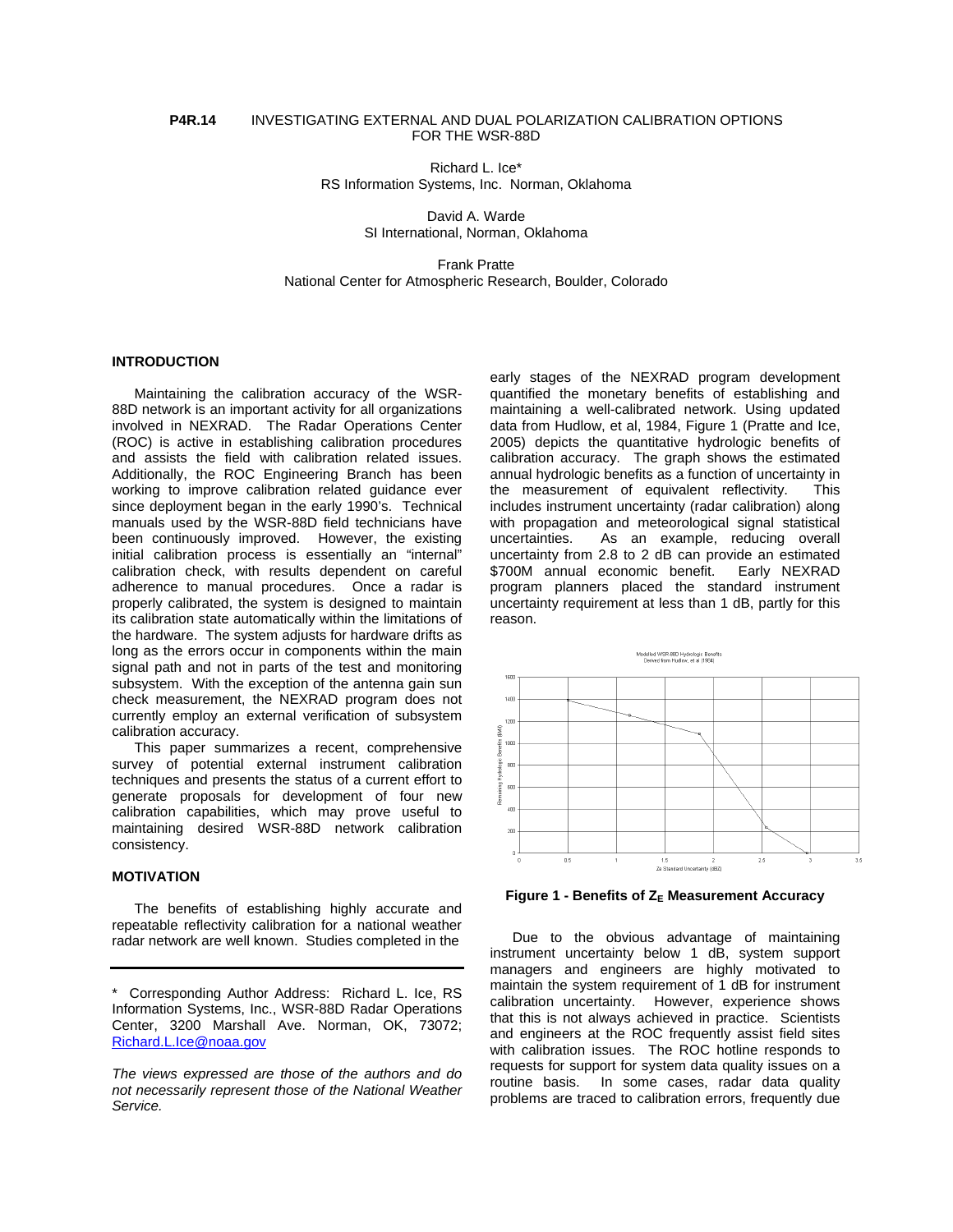to improperly adjusted antenna gain (Ray, 2005). The antenna gain used in reflectivity calculations in the radar signal processor was originally set to the manufacturer's specifications, which were based on antenna range measurements of the first article. Use of the specification value assumes the operational antenna was properly assembled at the site, has not degraded due to dirt, corrosion, or damage, and that the radome performance has not degraded. Currently, the only way to check antenna gain in the field is through the use of the aforementioned "sun check". The site technicians are permitted to update the antenna gain based on results of a specified number of solar scans. The present maintenance guidance is the result of a series of engineering tests done by the ROC (Sirmans and Urell, 2001). However, ROC team members have identified errors in the antenna gain measurement in a number of cases. There appears to be a need for a better means of verifying antenna gain in the field. In addition, the current on-line monitoring systems does not check any portion of the radar system above the point of test signal injection, which is presently at the input to the receiver low noise amplifier. Most of the pedestal waveguide sections, the rotary joints, and the entire antenna structure are not monitored.

Recently, the ROC began using a new tool to monitor the measurement quality of network radars. This is a software system which ingests level 2 reflectivity from most of the network radars in a near real time basis (Gourley, et al, 2003). This tool examines common volumes of measured reflectivity between adjacent radars and provides analysis products for assessing how well these systems agree with regard to reflectivity estimates. Figure 2 is an example of a national monitoring product.



**Figure 2 - National Reflectivity Comparisons** 

A quantitative measure of how well any particular radar agrees with its nearest neighbors is depicted in the color code, with white indicating agreement within +/- 0.5 dB. This example shows reflectivity consistency as averaged over a one-month period in the summer of 2005. As seen, a significant portion of the network is fairly consistent, with agreements within the required 1

dB deviation. However, some sites are not consistent with their nearest neighbors as evidenced by the number of sites indicating the various shades of red and green. This may indicate that these sites need instrument calibration, but other factors could also be the reason. Meteorology, anomalous propagation, and clutter filter management can also contribute to the observed differences. The ROC uses this tool as only a part of a comprehensive data quality support program. These and other results of system monitoring efforts point to a need for a method of externally validating a particular radar's calibration state.

The planned WSR-88D Dual Polarization upgrade will require yet tighter methods of calibrating the system. Requirements for the uncertainty of  $Z_{DR}$  measurements can be as tight as 0.1 dB (Melnikov, 2003). Efforts are underway at the National Severe Storms Laboratory (NSSL) and NCAR to develop methods of accurately determining the bias imparted to differential reflectivity estimates due to differences in transmit and receive paths of the two polarization channels (Hubbert, 2004, Zrnic, 2005). At least one of the techniques recommended for development in the survey, the calibration test set, may have a positive impact on the dual polarization calibration question. The dual polarization project will likely derive significant benefits from a robust external calibration capability. Additionally, the dual polarization retrofit will require significant modifications to the antenna feed, waveguides, rotary joints and receiver front ends, done as a field installation. The authors believe an external method to verify performance of the modified transmit/antenna/receive subsystem in the field is an important component of the dual polarization retrofit effort.

## **CALIBRATION TECHNIQUES SURVEY**

In mid 2004, the ROC Engineering Branch requested that RS Information Systems (RSIS), the current engineering support contractor, conduct a study into potential methods of externally calibrating the WSR-88D. Finding a practical, universally accepted way to externally calibrate weather radars is a daunting task. Practical methods have eluded the community for nearly the entire history of weather radar, although some researchers have been moderately successful. Atlas (2002) reported on early work with various external targets such as spheres. Spherical targets were placed in the radar beam by various methods. He reports on using pellets shot from BB pistols. Atlas was puzzled by his observation at the 2001 Calibration Workshop (RADCAL2001, Joe, 2001) that so many current workers were unfamiliar with such techniques. However, no system deemed practical for a large network operation such as NEXRAD has been identified.

RSIS partnered with the National Center for Atmospheric Research (NCAR), whose members conducted a comprehensive survey of industry, government, and academia. The resulting survey report covers a significant number of potential methods and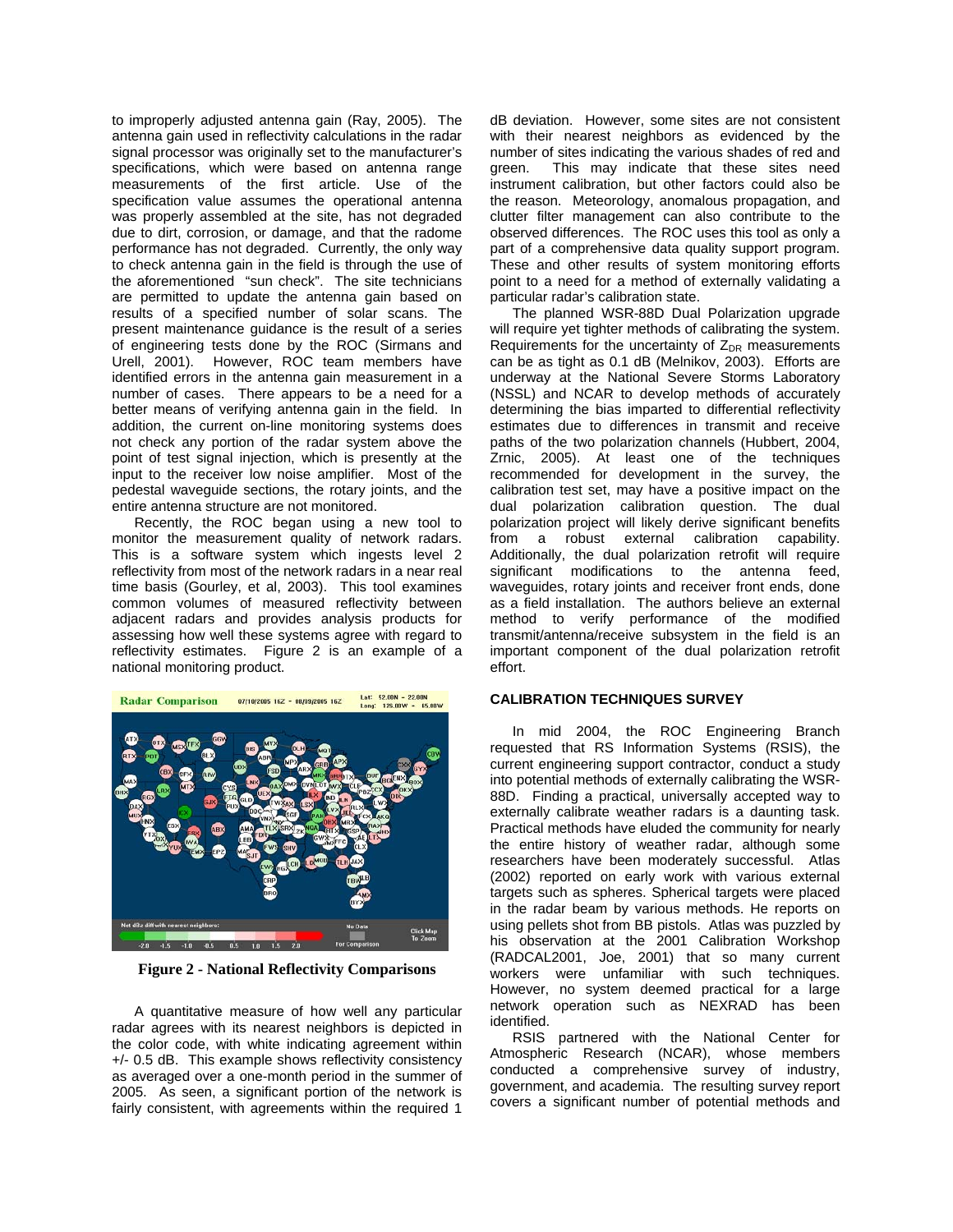includes a complete reference list as a resource for project engineers (Pratte and Ice, 2005). The focus was on the instrument; on-site WSR-88D equipment and software, and not generally propagation or meteorological target effects. Methods investigated included use of external RF transponders, celestial targets such as the sun, moon, and stars, objects in earth orbit, and various other passive targets including balloon borne spheres and tower mounted reflectors. One particularly interesting approach was the concept of lunar reflections. Experiments at the Mile High Radar in the mid 1990's showed that a usable return signal could be obtained by directing the radar pulse at the Moon. The technique required long integration times in order to obtain usable signal to noise ratios, but appeared quite feasible. Due to the need for development of a weak echo processing model and a lack of community understanding of the lunar face as a target, this option was set aside in favor of other, more "down to earth" methods. However, because the Moon is universally accessible, has a consistent cross section (same face towards Earth), and is essentially "free", the authors believe this concept merits future investigation.

The various other methods were analyzed and compared using a number of criteria, including technical feasibility, cost, compatibility with the WSR-88D, ease of use, and automation potential. The investigation team concluded that a number of complementary techniques were technically feasible, potentially cost effective, and desirable. Results were presented in late 2004, and the team recommended four techniques for further investigation.

The four methods recommended are: (1) Independent Calibration Test Set, (2) Free Floating Sphere, (3) Near Field Antenna Pattern Measurement, and (4) Calibration Monitoring Software. Of these four techniques, the calibration software was not originally considered as part of an external calibration method. During the course of the investigation, team members concluded that such a capability clearly was necessary.

### **RECOMMENDED CALIBRATION METHODS**

Calibration Test Set - This concept is for development of a specialized set of microwave hardware and signal processing equipment, which would be used as a "traveling standard" for accomplishing an initial set up of a targeted radar system. It would contain all functions necessary for verifying complete system performance as referenced to a common calibration port near the antenna. The test set would consist of modules which could be attached to a radar for the purpose of injecting well-calibrated signals, measuring results and recording data. The system would be designed to be easily installed, transportable, and traceable to national standards.

Free Floating Sphere – The sphere provides the almost ideal external target since it can, in theory, be used to calibrate "end-to-end" all radar subsystems including the transmitter, antenna, and receiver. The radar cross section of a sphere can be well

characterized and it is potentially affordable. Spheres can be attached to helium balloons similar to upper air systems used by weather stations every day. The main issue with the use of spheres relates to the problem of keeping the sphere in the main beam of the radar and accurately measuring the range from the radar to the sphere. This will be a technical challenge with the WSR-88D because it is not designed to be a target tracking radar. However, with the advent of easily programmable radar controllers and signal processors incorporated in the network by the impending Open RDA deployment, this is certainly achievable.

Near Field Antenna Pattern Measurement – Recent advances in signal processing and laser based position measurement have made the characterization of antennas using near field measurements practical. Traditionally, antenna parameters such as gain, beam width, and sidelobe levels have been measured using far field ranges. For large antennas operating at centimeter wavelengths such as the WSR-88D, this has been the only practical method, with measurement probes or signal sources placed at a distance sufficient to ensure the far field pattern of the antenna has formed and the far field assumptions hold true. This is difficult to accomplish with the WSR-88D since the far field is considered to be on the order of a kilometer or more. Far field measurements for many, if not most of the WSR-88D network radars, are not practical because finding suitable mounting locations for the far field probes would prove problematic. Near field techniques employ a probe scanner, operated very near the antenna, taking measurements within the near field region. Through the use of a complex mathematical transformation, these near field measurements can be converted to an equivalent far field pattern with a high degree of accuracy. The transformation is The transformation is computationally expensive, but the advent of inexpensive, high-speed processors has made this much less of an issue. The position of the probe relative to the antenna under test must be known to a high degree of accuracy, but technology has advanced to the point where this is not an issue. Affordable, highly accurate laser tracking systems suitable for this work are currently available.

Calibration Monitoring Software – Team members propose development of a software tool capable of obtaining key radar performance parameters in near real time from the network. The software tool would ingest a number of parameters deemed important to system calibration from each radar, possibly through the national network distribution of level 2 data. The level 2 data stream already incorporates all adaptable parameters from the radar into each volume scan reported. Some parameters of interest include system noise, antenna gain, system path losses and gains, and transmitter power. Additional values such as results from off-line external measurement procedures could be added. Output analysis products from the tool could prove useful for the local site technicians and central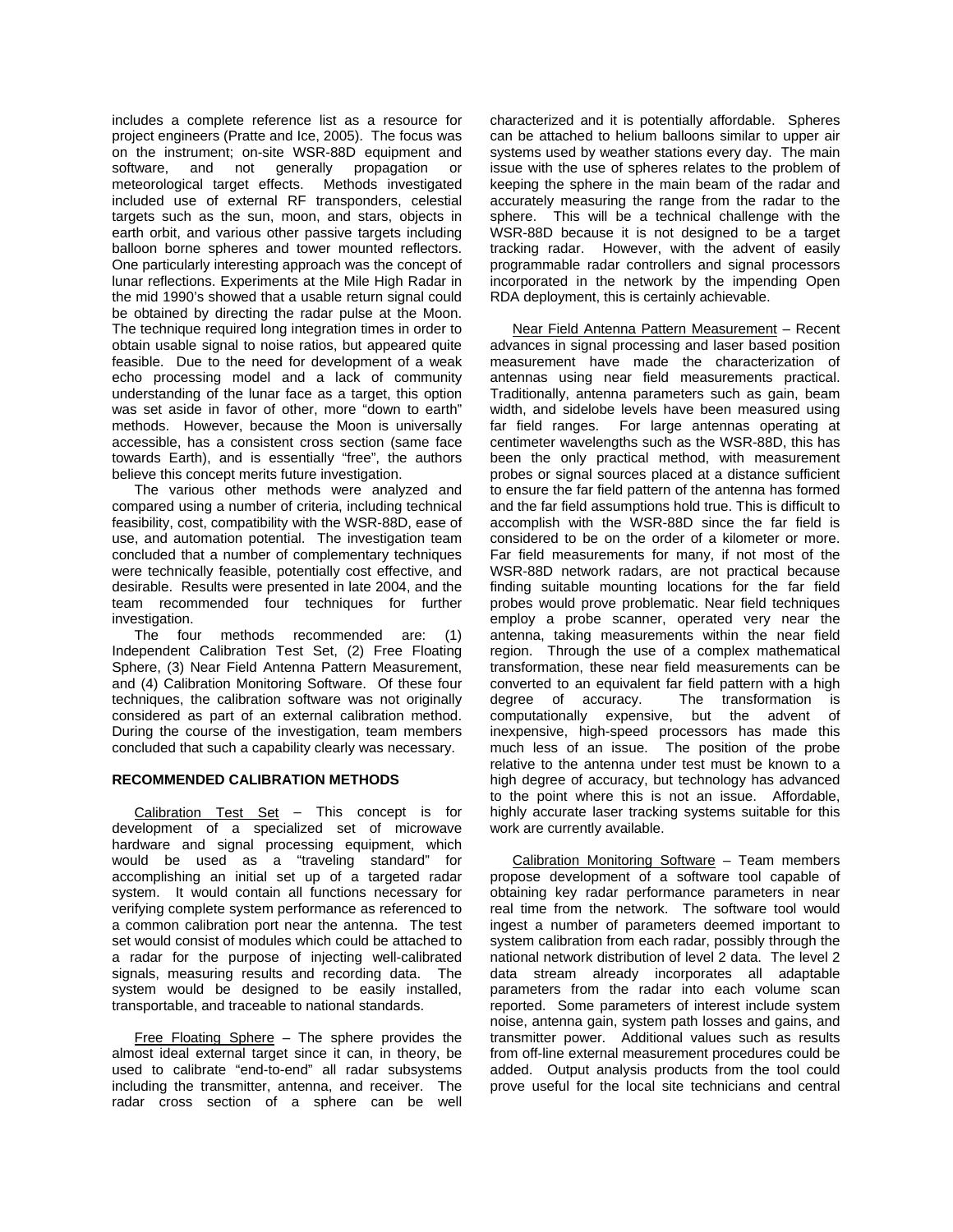network support activities as a means of detecting important trends in the performance of particular radars.

## **ASPECTS OF EXTERNAL CALIBRATION METHODS**

The ROC/NCAR engineering team has begun research and planning for the next phase of development, which is the creation of project plans and specific proposals. The team recently met with members of the technical staff at the National Institute of Standards and Technology (NIST) to discuss technical aspects of near field pattern measurements for the WSR-88D antenna. NIST engineers have significant experience in this area and operate a near field pattern measurement range.

Near field measurements for the WSR-88D will be challenging due to the limited amount of space within the radome. There is only a moderate amount of clearance between the antenna reflector and protective dome structure for mounting the probes and associated position tracking hardware. The NIST team recently examined the Denver Colorado WSR-88D antenna and identified several aspects of the development and some potential solutions. The overall impression at this point is that near field measurements are possible within the confines of the radome.

The ROC/NCAR team also met with NIST and members of the Colorado State University (CSU) CHILL (University of **CH**icago, **ILL**inois State Water Survey) radar facility to discuss antenna pattern measurements and sphere calibrations. The CHILL radar is a suitable platform for conducting proof of concept testing for both near field pattern measurements as well as the free<br>floating sphere methods. CHILL engineers have floating sphere methods. investigated use of spheres for radar calibration with some success. Adapting the free floating sphere method to NEXRAD, and making it useable in the field, will require development of an active tracking capability in the balloon-sphere instrument package as well as integrating tracking and target analysis software into the radar.

### **CONCLUSION**

The authors hope to support formation of a joint project to address external calibration and begin development of the four techniques discussed in this paper and in the survey report. We conclude that, while development of all these techniques is feasible and highly desirable, success of the program hinges on obtaining the right mix of technical and administrative resources. At a minimum, the authors plan to clearly define the underlying WSR-88D instrument uncertainty components and propose methods of characterizing them.

The ROC Engineering Branch has requested development of project proposals for these four methods. However, the development of any of these capabilities will depend on availability of program funding and identification of suitable technical resources. Development partners will have to be identified and appropriate agreements established

among the various organizations. However, it appears at this point that all four of the recommended techniques are technically feasible and merit further consideration.

## **ACKNOWLEGEMENTS**

The authors would like to acknowledge the support provided by their organizations, the Radar Operations Center and the National Center for Atmospheric Research. They would also like to thank members from NIST and CSU/CHILL, who provided much helpful discussion regarding the technical aspects of near field antenna pattern measurements and sphere calibrations.

# **REFERENCES**

- Atlas, D., (2002) Radar Calibration: Some Simple Approaches, Bulletin of the AMS, 83, 1313-1316.
- Gourley, J. J., B. Kaney, and R. A. Maddox, 2003, Evaluating the Calibrations of Radars: A Software Approach, 31<sup>st</sup> Conference on Radar Meteorology.
- Hubbert, J, V., Bringi, D., and Brunkow, D., (2004) Studies of the Polarimetric Covariance Matrix, Part 1: Calibration Methodology, Journal Atmospheric Oceanic Technology, V20, 696-706.
- Hudlow, M.D., R.K. Farnsworth, and P.R. Ahnert (1984) NEXRAD Technical Requirements for Precipitation Estimation and Accompanying Economic Benefits, Hydro Technical Note 4, NWS, Washington, DC.
- Joe, P. and P. Smith (2001) Summary of the radar calibration workshop, Preprints, 30th Conf. Radar Meteor., Amer. Meteor. Soc, Munich, Germany, 174- 176.
- Melnikov, V. M. and D. S. Zrnic, 2004, Simultaneous Transmission Mode for the Polarimetric WSR-88D, National Severe Storms Laboratory (NSSL) Report, June 2004.
- Pratte, F. and R. L. Ice, 2005, External Radar Calibration Oprions Applicable to the WSR-88D Network, Radar Operations Center (ROC) Report, April 18, 2005, available from the ROC, [http://www.roc.noaa.gov/eng/docs/WSR88D\\_Cal\\_S](http://www.roc.noaa.gov/eng/docs/WSR88D_Cal_SP20_Jun2005_web.pdf) [P20\\_Jun2005\\_web.pdf](http://www.roc.noaa.gov/eng/docs/WSR88D_Cal_SP20_Jun2005_web.pdf)
- Ray, C. A., J. W. Roper, and B. Harper, 2005, A Multidisciplinary Approach to WSR-88D Data Quality Assurance, 20<sup>th</sup> International Conference on Interactive Information Processing Systems for Meteorology, Oceanography, and Hydrology.
- Sirmans, D., and W. Urell, 2001, On Measuring WSR-88D Antenna Gain Using Solar Flux, ROC Report, January 3, 2001, available from the ROC, [http://www.roc.noaa.gov/eng/docs/solarflux.antenme](http://www.roc.noaa.gov/eng/docs/solarflux.antenmeasure.pdf) [asure.pdf](http://www.roc.noaa.gov/eng/docs/solarflux.antenmeasure.pdf)